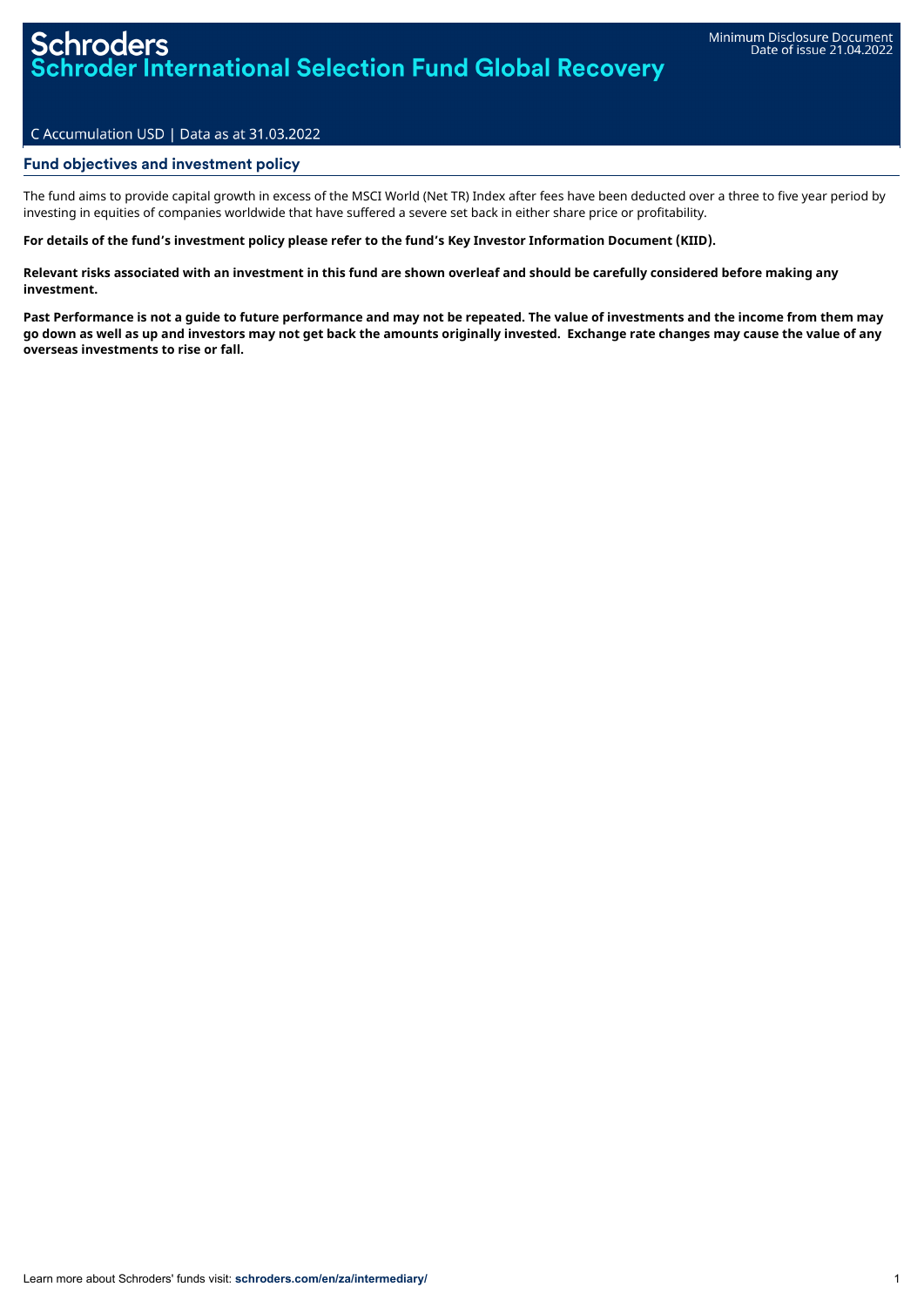# C Accumulation USD | Data as at 31.03.2022

## Share class performance (%)

| <b>Cumulative</b><br>performance | 1 month |        |        |             |      |      | 3 months YTD 1 year 3 years 5 years Since inception |
|----------------------------------|---------|--------|--------|-------------|------|------|-----------------------------------------------------|
| Share class (Net)                | 1,1     | $-2.1$ | $-2.1$ | 4.4         | 25.2 | 39.8 | 71,1                                                |
| <b>Target</b>                    | 2,7     | $-5.2$ | -5.2   | 10.1        | 52.0 | 79.6 | 134,3                                               |
| <b>Comparator 1</b>              | 2,3     | $-0.7$ |        | $-0.7$ 10.6 | 32.3 | 46.1 | 84,1                                                |
| <b>Comparator 2</b>              | 1,9     | $-7.1$ | $-7.1$ | 0.5         | 34.4 | 47.1 | 70,5                                                |

| Annualized<br>performance (%) | 3 years | 5 years | <b>Since inception</b> |
|-------------------------------|---------|---------|------------------------|
| Share class (Net)             | 7,8     | 6,9     | 6,5                    |
| Target                        | 15,0    | 12,4    | 10,6                   |
| <b>Comparator 1</b>           | 9,8     | 7,9     | 7,5                    |
| <b>Comparator 2</b>           | 10,4    | 8,0     | 6,5                    |

| <b>Discrete yearly</b><br>performance | 13 | 14                   | 15     | 16     | 17 <sup>2</sup> | 18   | 19                  | <b>20</b> | - Mar - Mar - Mar - Mar - Mar - Mar - Mar - Mar - Mar - Mar<br>21 | Mar 12 Mar 13 Mar 14 Mar 15 Mar 16 Mar 17 Mar 18 Mar 19 Mar 20 Mar 21<br>22 <sub>2</sub> |
|---------------------------------------|----|----------------------|--------|--------|-----------------|------|---------------------|-----------|-------------------------------------------------------------------|------------------------------------------------------------------------------------------|
| Share class (Net)                     |    | <b>All Contracts</b> | $-1.7$ |        |                 |      | -8.2 16.5 15.5 -3.2 | $-29.9$   | 70.9                                                              | 4.4                                                                                      |
| Target                                |    | $\sim$               | 6.0    | $-3.5$ | 14.8            | 13.6 | 4.0                 | $-10.4$   | 54.0                                                              | 10.1                                                                                     |
| <b>Comparator 1</b>                   |    | $\sim$               | 1.8    | $-5.0$ | 17.1            | 8.8  | 1.5                 | -19.3     | 48.3                                                              | 10.6                                                                                     |
| <b>Comparator 2</b>                   |    | $\sim$               | -1.6   | $-4.2$ | 11.6            | 15.4 | -5.2 -17.7          |           | 62.5                                                              | 0.5                                                                                      |

# Performance over 10 years (%)



Morningstar Global Flex-Cap Equity Category

**Past performance is not a reliable indicator of future results, prices of shares and the income from them may fall as well as rise and investors may not get back the amount originally invested.**

**Exchange rate movements may cause the value of investments to fall as well as rise. Annualised Figures are calculated as geometric average to show what an investor would earn over a period of time if the annual return was compounded. Actual figures are available on request.** The performance is calculated for the portfolio. The individual investor performance may differ as a result of initial fees, the actual investment date, the date of reinvestment and dividend withholding tax. All fund performance data are on a NAV to NAV basis, net income reinvested and net of ongoing charges and transaction costs. Data is not available for the time periods with no % growth stated. In case a share class is created after the fund's launch date, a simulated past performance is used, based upon the performance of an existing share class within the fund, taking into account the difference in the ongoing charges and the portfolio transaction costs, and including the impact of any performance fees if applicable.

# Risk considerations

**Performance risk:** Investment objectives express an intended result but there is no guarantee that such a result will be achieved. Depending on market conditions and the macro economic environment, investment objectives may become more difficult to achieve. **Please see the KIID and Prospectus for a full list of risk considerations applicable to this fund.**

# Fund facts

| <b>Fund manager</b>             | Liam Nunn<br>Andrew Lyddon<br>Simon Adler<br>Nick Kirrage                                         |
|---------------------------------|---------------------------------------------------------------------------------------------------|
| Managed fund since              | 28.02.2020 ; 09.10.2013 ;<br>01.11.2018 ; 09.10.2013                                              |
| Fund management<br>company      | Schroder Investment<br>Management (Europe)<br>S.A.                                                |
| Domicile                        | Luxembourg                                                                                        |
| <b>Fund launch date</b>         | 09.10.2013                                                                                        |
| Share class launch date         | 09.10.2013                                                                                        |
| <b>Fund base currency</b>       | USD                                                                                               |
| <b>Share class currency</b>     | USD                                                                                               |
| Fund size (Million)             | USD 712,02                                                                                        |
| Number of holdings              | 53                                                                                                |
| Target                          | MSCI World NR                                                                                     |
| Comparator 1                    | <b>MSCI World Value NR</b><br>USD                                                                 |
| <b>Comparator 2</b>             | Morningstar Global Flex-<br>Cap Equity Category                                                   |
| Share price end of<br>month     | USD 171,1400                                                                                      |
| Dealing frequency               | Daily                                                                                             |
| Dealing cut off time            | 13.00 Luxembourg time<br>on Dealing Day                                                           |
| Distribution frequency          | No Distribution                                                                                   |
| High/Low annual<br>return       | 5,84 / -29,88                                                                                     |
| Fees & expenses                 |                                                                                                   |
| Annual management<br>fee        | 0,75%                                                                                             |
| Ongoing charge                  | 0,94%                                                                                             |
| <b>Redemption fee</b>           | 0,00%                                                                                             |
| Max entry charge                | 1,00%                                                                                             |
| TER                             | 1,06%                                                                                             |
| <b>Purchase details</b>         |                                                                                                   |
| Minimum initial<br>subscription | USD 1.000 ; EUR 1.000 or<br>their near equivalent in<br>any other freely<br>convertible currency. |
| Codes                           |                                                                                                   |
| <b>ISIN</b>                     | LU0956908312                                                                                      |
| <b>Bloomberg</b>                | SISGRCU LX                                                                                        |
| <b>SEDOL</b>                    | BCW3T92                                                                                           |
| <b>Reuters code</b>             | LU0956908312.LUF                                                                                  |

## Synthetic risk & reward indicator (SRRI)

| <b>LOWER RISK</b>        |  |  | <b>HIGHER RISK</b>        |  |  |  |
|--------------------------|--|--|---------------------------|--|--|--|
| Potentially lower reward |  |  | Potentially higher reward |  |  |  |
|                          |  |  |                           |  |  |  |

The risk category was calculated using historical performance data and may not be a reliable indicator of the fund's future risk profile. The fund's risk category is not guaranteed to remain fixed. Please see the Key Investor Information Document for more information.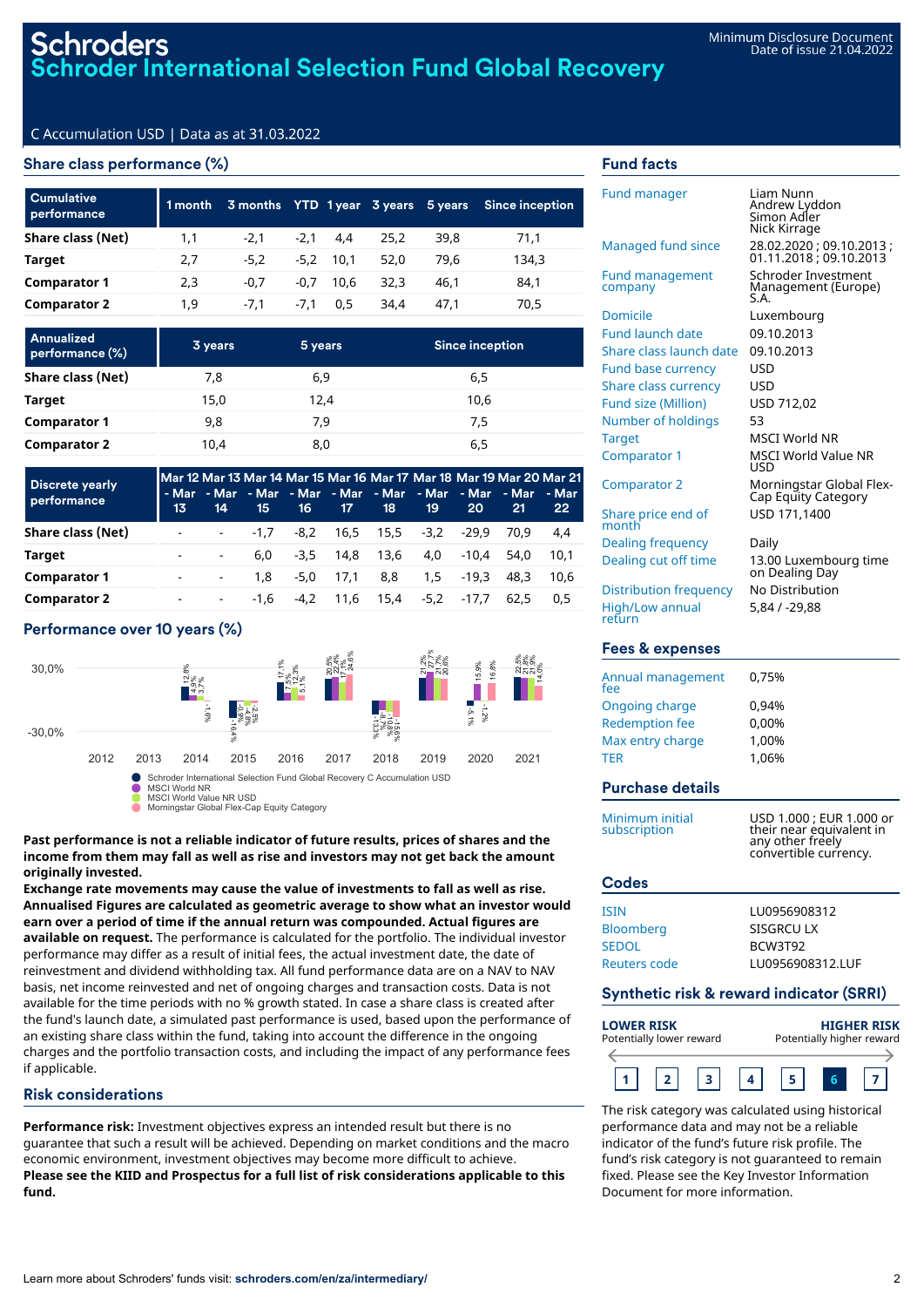# **Schroders Schroder International Selection Fund Global Recovery**

# C Accumulation USD | Data as at 31.03.2022

# Risk statistics & financial ratios

|                                        | <b>Fund</b> | <b>Target</b> |
|----------------------------------------|-------------|---------------|
| Annual volatility (%)<br>(3v)          | 24,7        | 17,5          |
| Alpha (%) (3y)                         | -8,1        |               |
| Beta $(3y)$                            | 1.2         |               |
| Sharpe ratio (3y)                      | 0.4         | 0.8           |
| <b>Information ratio</b><br>(3v)       | $-0.5$      |               |
| Dividend Yield (%)                     | 3,2         |               |
| <b>Price to book</b>                   | 1.0         |               |
| <b>Price to earnings</b>               | 10.3        |               |
| <b>Predicted Tracking</b><br>error (%) | 8,5         |               |

Source: Morningstar, and Schroders for the Predicted tracking error. The above ratios are based on bid to bid price based performance data. These financial ratios refer to the average of the equity holdings contained in the fund's portfolio and in the benchmark (if mentioned) respectively.

# Asset allocation

Source: Schroders. Top holdings and asset allocation are at fund level.



### Geographical Breakdown (%)

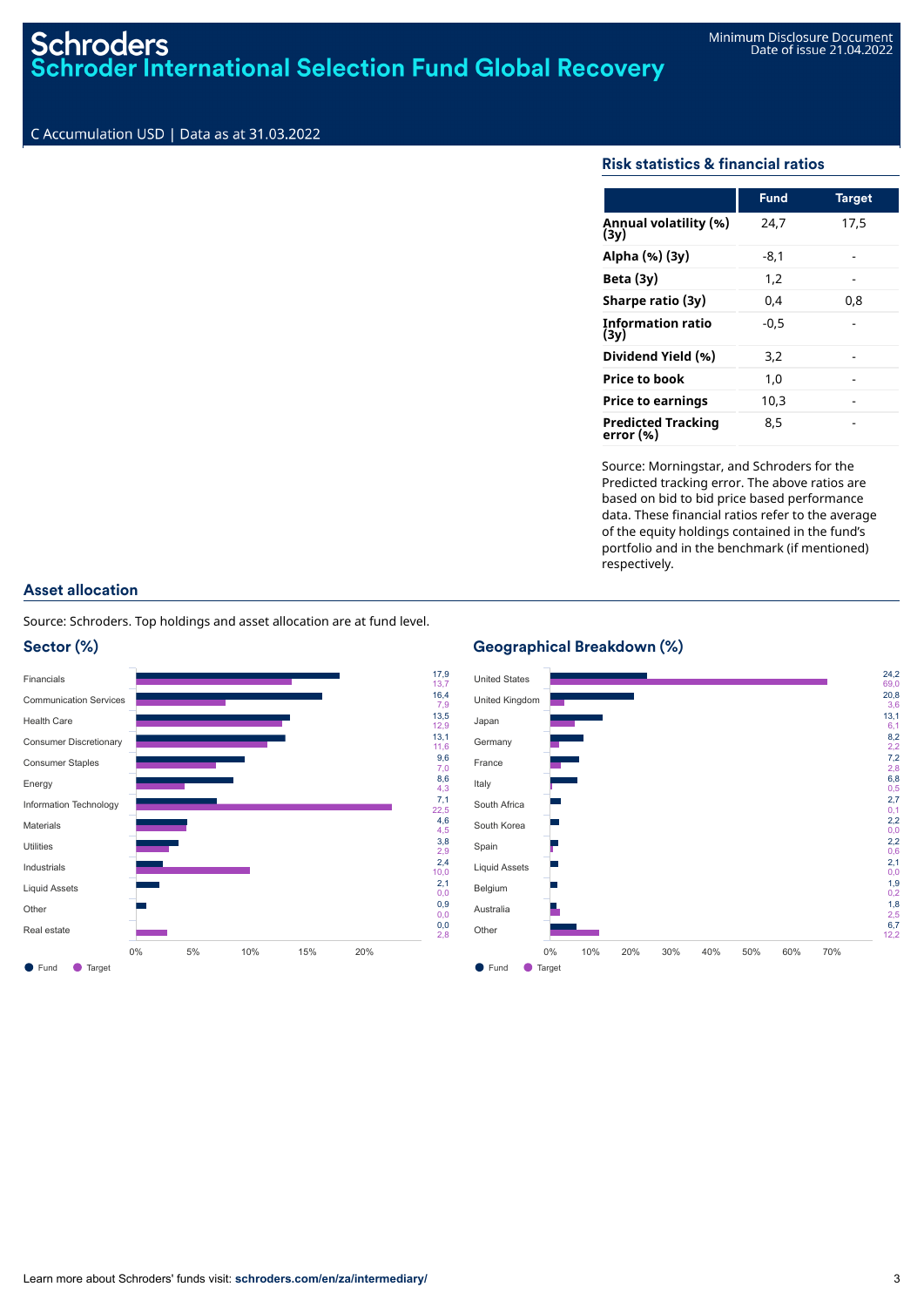# Schroders **Schroder International Selection Fund Global Recovery**

# C Accumulation USD | Data as at 31.03.2022



# Top 10 holdings (%)

| <b>Holding name</b>           | %   |
|-------------------------------|-----|
| Bayer AG                      | 3,4 |
| <b>BT Group PLC</b>           | 3,2 |
| <b>Standard Chartered PLC</b> | 3,1 |
| Intel Corp                    | 2,8 |
| Eni SpA                       | 2,7 |
| Molson Coors Beverage Co      | 2,6 |
| UniCredit SpA                 | 2,6 |
| GlaxoSmithKline PLC           | 2,5 |
| Dentsu Group Inc              | 2,5 |
| Omnicom Group Inc             | 2,4 |
|                               |     |

## Share class available

|                               | <b>C</b> Accumulation USD | <b>C Distribution USD</b> |
|-------------------------------|---------------------------|---------------------------|
| <b>Distribution frequency</b> | No Distribution           | Annually                  |
| <b>ISIN</b>                   | LU0956908312              | LU1046231582              |
| <b>Bloomberg</b>              | SISGRCU LX                | <b>SCHGRVC LX</b>         |
| <b>SEDOL</b>                  | BCW3T92                   | BKXP829                   |

# Additional Info

### **Name of the manager, trustee and/or custodian and relevant contact details**

Management Company Schroder Investment Management (Europe) S.A.

5, rue Höhenhof 1736 Senningerberg Grand Duchy of Luxembourg Tel.: +27 87 806 9602 / +27 63 617 9954 Website: www.schroders.co.za Email: Southafrica@schroders.com

### **Equity Fund Distribution dates and value distributed per participatory interest over the past 12 months**

Please refer to the dividend calendar on the following website: [http://www.schroders.com/en/za/intermediary/literature/legal](http://www.schroders.com/en/za/intermediary/literature/legal-documents/)documents/

The net asset value of the portfolio is published daily on the following website:

[http://www.schroders.com/en/za/intermediary/fund-centre/prices-and](http://www.schroders.com/en/za/intermediary/fund-centre/prices-and-performance/)performance/

### **Asset Manager**

Schroder Investment Management Limited 1 London Wall Place London EC2Y 5AU United Kingdom Tel: (+44) 20 7658 7941 Fax: (+44) 20 7658 3512 Website: www.schroders.com

Portfolio category or classification or sector **Equity** 

## **Registered portfolio name**

Schroder ISF Global Recovery

## **Mandatory Disclosures**

a. Collective investment schemes are generally medium to long-term investments;

b. The value of participatory interests or the investment may go down as well as up;

c. Past performance is not necessarily a guide to future performance; d. Collective investment schemes are traded at ruling prices and can engage in borrowing and scrip lending;

e. A schedule of fees and charges and maximum commissions is available on request from the management company;

f. The management company does not provide any guarantee either with respect to the capital or the return of a portfolio;

g. The management company has a right to close the portfolio to new investors in order to manage it more efficiently in accordance with its mandate.

### **Custodian**

J.P. Morgan Bank Luxembourg S.A. European Bank & Business Centre 6 route de Trèves 2633 Senningerberg Grand Duchy of Luxembourg